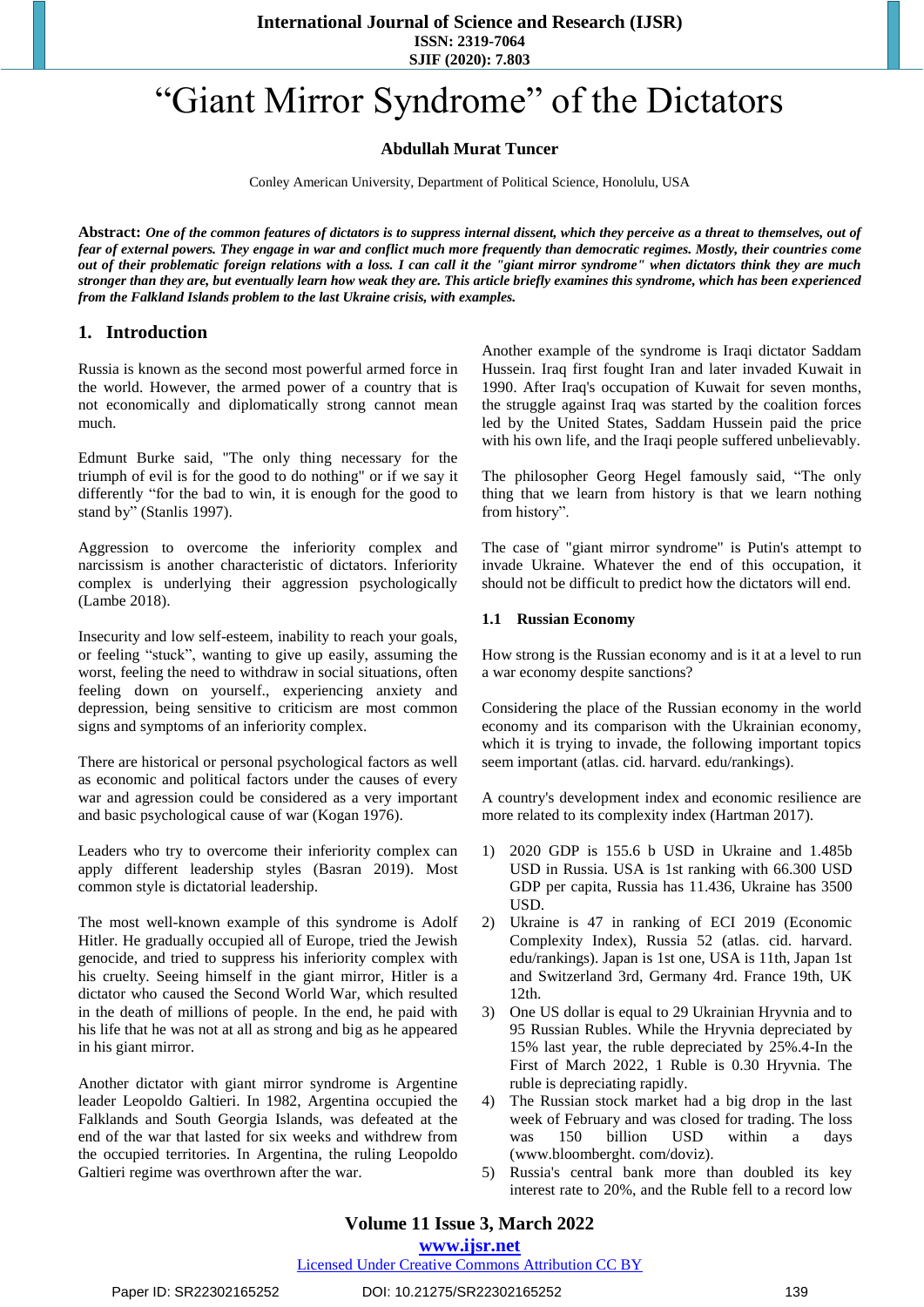after a weekend that brought strict new economic sanctions from the U. S. and the European Union. The punishments for Russian President Vladimir Putin's decision to mount a full-scale invasion of Ukraine are now hobbling Russia's economy. The Central Bank of Russia is grasping for ways to prop up the ruble. It last raised its key rate two weeks ago, to 9.5% [\(www.npr.](http://www.npr.org/2022/02/28))  [org/2022/02/28\).](http://www.npr.org/2022/02/28)) 

- 6) 60% of Russia's exports originate from oil and its products, gas and natural resources. In other words, most of the export products are based on energy (atlas. cid. harvard. edu/countries/186/export-basket). Ukraine's export complexity index is higher than that of Russia. So it's diversified.
- 7) 60% of Russia's exports are to countries that impose sanctions on them in Europe. However, Ukraine, which has diversified its export countries more, receives help from the west and is supported.
- 8) While the Gini coefficient, which is the income distribution index, is 42 in Russia, it is 28.2 in Ukraine. All this shows that the Russian economy is not strong enough to enter the war and that Russia is a poor country except for a few oligarchs.
- 9) More importantly, the Russian economy is highly fragile.

More than an economic collapse, Russia, which is left alone in the world, is on the verge of a real collapse.

Joined by allies and partners, the United States imposes devastating costs on Russia [\(www.whitehouse.](http://www.whitehouse.gov/briefing-room)) gov/briefing[room\).](http://www.whitehouse.gov/briefing-room)) The unrealistically dreams of a dictator led to the deep drama of the civilian populations in both Russia and Ukraine.

Whether Russia invades Kyiv or not, it seems to have already Russia lost the war.

#### **1.2 Putin's Policy; Putinism**

Russia attached Ukraine several times in history. This aggression is similar the aggression between China and Japan. According to the historical records Japan has attacked China seven times, but China has never attacked Japan. The irrationality of Japan's behavior is demonstrated by the repetition of this hostile behavior despite the enormous human and economic costs that Japan has suffered because of it. There could be several explanations to explain this aggresivity of Japan by projected paranoid aggression, collective Zeigarnik compulsion, perceived weakness exciting aggression, national inferiority feelings, cultural narcissism, and Oedipal-like hatred of a parent culture (Wang 2016).

Arnold Beichman argued that Putinism in this century became as an important code of Stalinism. Putin's foreign policy are used to support the populist approaches in Putin's domestic politics and the lies of foreign threats (Tsygankov 2010).

Putin and his inner circle do not seriously fear NATO military attacks, but they fear popular discontent, public questioning of their wealth, open criticism of the basic tenets of Putinism and, of course democracy and revolution opinions (Appelbaum 2012).

Putinism is characterized by the concentration of political and financial powers in his own hands (Franz 2018). Narrowing inner circle, loyal security force, oppression, bans and antidemocratic approaches are the main characteristics of Putinism. Liberalism, pragmatism, and a racist nationalism are Putin's political understanding.

Combining his dream of becoming a national hero with historical obsessions, Putin has long been a threat to European security.

#### **2. Conclusion**

The most important approach to prevent the leaders of the giant mirror syndrome from harming their countries is to hold a mirror that shows them correctly and to allow them to see their true dimensions.

Psychologists participate in international political and economical bodies to clarify the psychological factors leading to war (Kogan 1976). The social scientis are very interested in that prevention of war be a current subject matter in psychological courses.

## **References**

- [1] Applebaum A (2012). Putinism; The ideology. LSE Ideas. London, UK.
- [2] Basran J, Pires C, Matos M, McEwan K, Gilbert P (2019). Styles of leadership, fears of compassion and competing to avoid inferiority. Front Psycol 9; 2460.
- [3] Franz E (2018). Authoritarianism; Wht everyone needs to know. Oxford University Press. NewYork, USA.
- [4] Hartmann D, Guevara MR, Jara-Figuera C, Aristaran M, Hidalgo CA (2017). Linking economic complexity, institution and income inequality. World Development, 93; 75-93.
- [5] [Kenchappanavar](https://www.researchgate.net/scientific-contributions/Rajeshwari-N-Kenchappanavar-2064444933) RN (2012). Relationship between Inferiority complex and Frustration in Adolescents. IOSR Journal of [Humanities](https://www.researchgate.net/journal/IOSR-Journal-of-Humanities-and-Social-Science-2279-0845) and Social Science 2: 1-5.
- [6] Kogan AA (1976). Psychological approach to the prevention of war. Acta Psiquiatr Psicol Am Lat 3; 225-231.
- [7] Lambe S, Giachritsis-Hamilton C, Garner E, Walker J (2018). The role of narcissism in aggression and violance; A systmatic review. Trauma Violence Abuse 2; 209-230.
- [8] Stanlis PJ (1997). Edmund Burke: Selected Writings and Speeches. Gateway Editions, Southlake, TX, USA.
- [9] Tsygankov AP (2010). Russia's Foreign Policy: Change and Continuity in Natioal Identity, Maryland: The Rowman and Littlefield. USA: 129-134.
- [10] Wang B, Rudmin F (2019). Psychohistorical hypotheses on Japan's history of hostility towards China. J Psychohist.44; 24-40.
- [11] Wright HW (1925). The inferiority complex and its psychiatric significance. Cal West Med, 7; 867–869.
- [12] [https: //atlas. cid. harvard. edu/rankings/product](https://atlas.cid.harvard.edu/rankings/product)  (March 2022).
- [13] https://www.bloomberght.com/doviz (March 2022).
- [14] [https: //www.whitehouse. gov/briefing-](https://www.whitehouse.gov/briefing-room/statements-releases/2022/02/24/fact-sheet-joined-by-allies-and-partners-the-united-states-imposes-devastating-costs-on-russia/)

# **Volume 11 Issue 3, March 2022**

# **www.ijsr.net**

Licensed Under Creative Commons Attribution CC BY